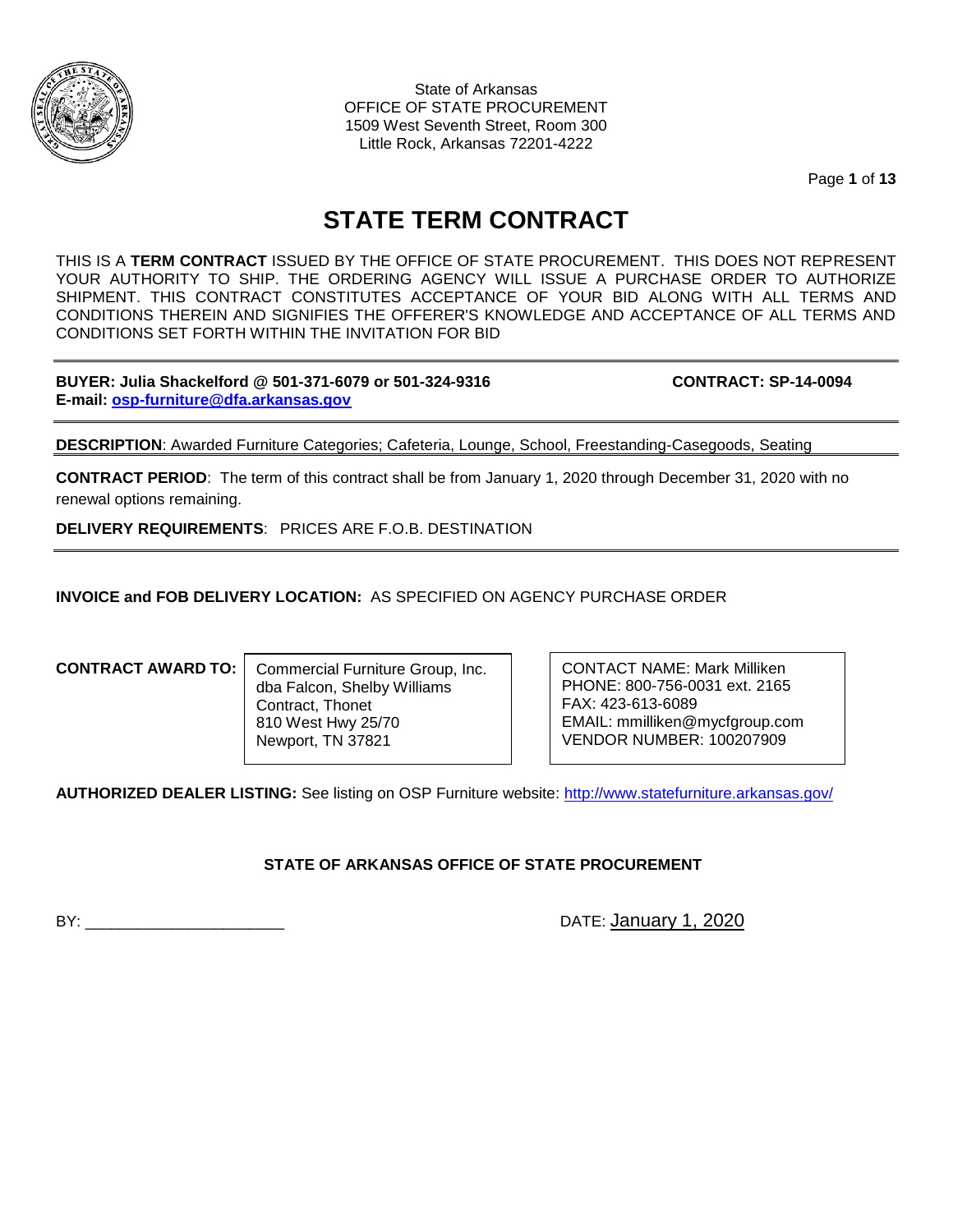# **MANUFACTURER'S PRICE LIST EFFECTIVE DATE: JANUARY 1, 2019**

<https://www.falconproducts.com/> <https://www.shelbywilliams.com/> <https://www.thonet.com/> <https://www.commercialfurnituregroup.com/>

#### **OFFICIAL BID PRICE SHEET**

PRICING/PERCENTAGE DISCOUNT BID Bids will be a percentage discount off the most current Manufacturer's Published Price List with all individual the time of personality associated in the most carrent manufacturer's Published Price<br>Item prices reflecting the same discount offered for that section's items in the catalog.

Percentage discount for Manufacturer's Price List based on volume discounttiers. Additional Pricing Sheet Provided (See page 16 of 21)

Item 1: Cafeteria Furniture

STANDARD DELIVERY LEAD TIMES: 60-90 Days After Receipt of Order Manufacturer's Published Price List Customer Purchase (at list) Discount % (from list) **Effective Date:** Falcon: Tables, Bases & Tops, \$1.00-\$75,000 **Tier 1 45%** Metal Seating, Wood Seating, and \$75,001-\$100,000 Tier 2 46% Booths Fe \$100,001-\$125,000 Tier 3 47% Falcon: Training, Meeting, & \$125,001 And Above Negotiable Conference Tables plus Power Solutions For Thonet: STANDARD DELIVERY LEAD TIMES: 60-90 Days After Receipt of Order Manufacturer's Published Price List Customer Purchase (at list) Discount % (from list) **Effective Date:** Shelby Williams Workbook-Pricelist \$1.00-\$75,000 Tier 1 40% \$75,001-\$100,000 Tier 2 41% \$100,001-\$125,000 Tier 3 42% \$125,001 And Above Negotiable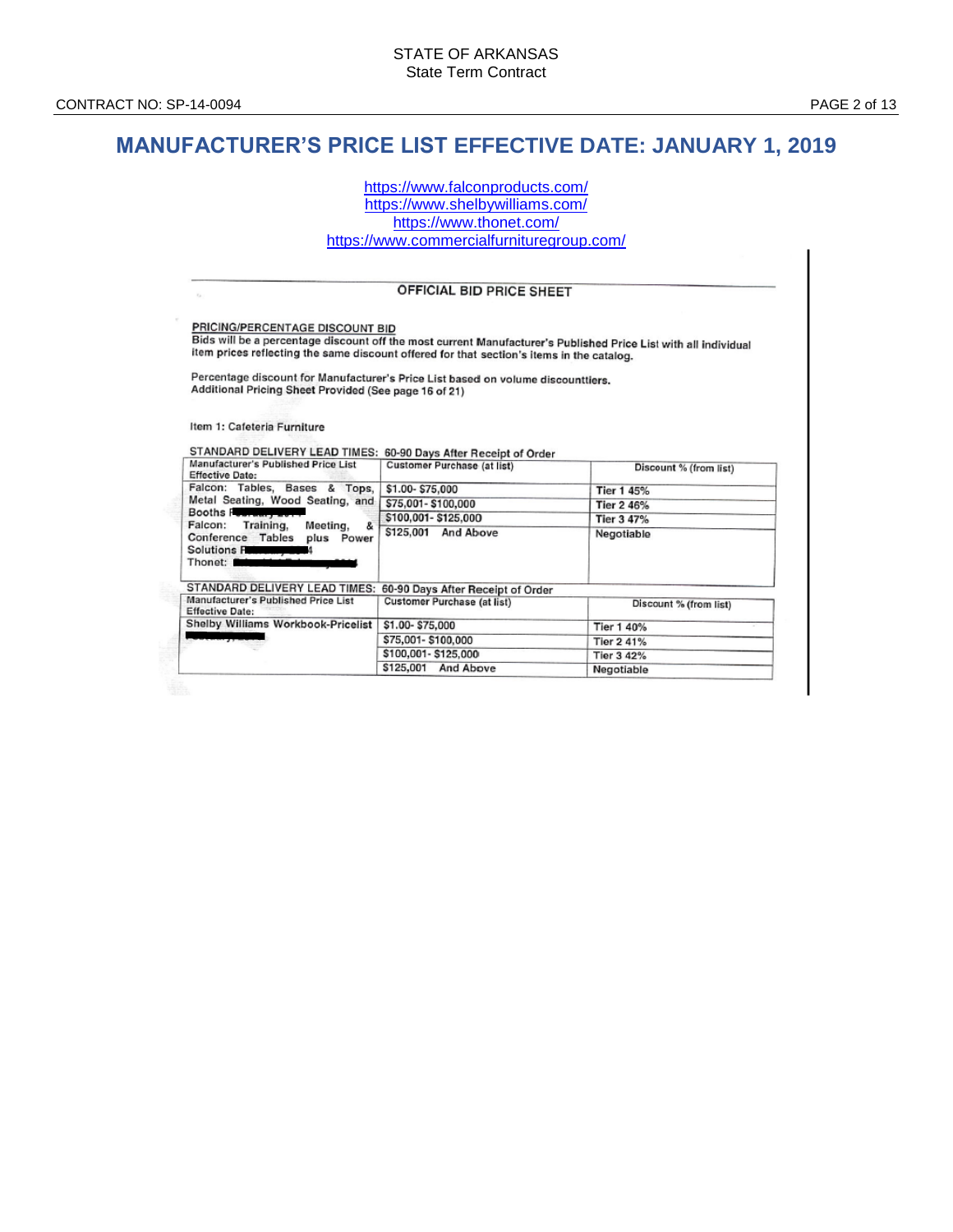# **2019 Manufacturer's Price List**

## **OFFICIAL BID PRICE SHEET**

#### Item4: Lounge Furniture

| STANDARD DELIVERY LEAD TIMES: 60-90 Days After Receipt of Order                                                                                                                                                             |                                    |                        |
|-----------------------------------------------------------------------------------------------------------------------------------------------------------------------------------------------------------------------------|------------------------------------|------------------------|
| Manufacturer's Published Price List<br><b>Effective Date:</b>                                                                                                                                                               | <b>Customer Purchase (at list)</b> | Discount % (from list) |
| Falcon: Tables, Bases & Tops,<br>Metal Seating, Wood Seating, and<br>Booths February 2014<br>Falcon: Training, Meeting,<br>&<br>Conference Tables plus Power<br>Solutions February 2014<br>Thonet: Price List February 2014 | \$1.00-\$75.000                    | Tier 1 45%             |
|                                                                                                                                                                                                                             | \$75,001-\$100,000                 | Tier 2 46%             |
|                                                                                                                                                                                                                             | \$100,001-\$125,000                | Tier 3 47%             |
|                                                                                                                                                                                                                             | \$125,001 And Above                | Negotiable             |
| STANDARD DELIVERY LEAD TIMES: 60-90 Days After Receipt of Order                                                                                                                                                             |                                    |                        |
| Manufacturer's Published Price List<br><b>Effective Date:</b>                                                                                                                                                               | <b>Customer Purchase (at list)</b> | Discount % (from list) |
| Shelby Williams Workbook-Pricelist<br>February, 2014                                                                                                                                                                        | \$1.00-\$75,000                    | Tier 1 40%             |
|                                                                                                                                                                                                                             | \$75,001-\$100,000                 | Tier 2 41%             |
|                                                                                                                                                                                                                             | \$100,001-\$125,000                | Tier 3 42%             |
|                                                                                                                                                                                                                             | \$125,001 And Above                | Negotiable             |
|                                                                                                                                                                                                                             |                                    |                        |

#### Item5: Systems Furniture (Modular)

#### STANDARD DELIVERY LEAD TIMES

| Manufacturer's Published Price List<br><b>Effective Date:</b> | <b>Customer Purchase (at list)</b> | Discount % (from list) |
|---------------------------------------------------------------|------------------------------------|------------------------|
|                                                               | \$1.00<br>- S                      | Tier 1 %               |
|                                                               | - s                                | <b>Tier 2 %</b>        |
|                                                               | $-$ S                              | Tier 3 %               |
|                                                               | <b>And Above</b>                   | Negotiable             |

#### Item6: School Furniture (Classroom)

| STANDARD DELIVERY LEAD TIMES: 60-90 Days After Receipt of Order                                                                                                                                                          |                                    |                        |
|--------------------------------------------------------------------------------------------------------------------------------------------------------------------------------------------------------------------------|------------------------------------|------------------------|
| Manufacturer's Published Price List<br><b>Effective Date:</b>                                                                                                                                                            | <b>Customer Purchase (at list)</b> | Discount % (from list) |
| Falcon: Tables, Bases & Tops,<br>Metal Seating, Wood Seating, and<br>Booths February 2014<br>Falcon: Training, Meeting, &<br>Conference Tables plus Power<br>Solutions February 2014<br>Thonet: Price List February 2014 | \$1.00-\$75,000                    | <b>Tier 1 45%</b>      |
|                                                                                                                                                                                                                          | \$75,001-\$100,000                 | Tier 2 46%             |
|                                                                                                                                                                                                                          | \$100,001-\$125,000                | Tier 3 47%             |
|                                                                                                                                                                                                                          | \$125,001 And Above                | Negotiable             |
| STANDARD DELIVERY LEAD TIMES: 60-90 Days After Receipt of Order                                                                                                                                                          |                                    |                        |
| Manufacturer's Published Price List<br><b>Effective Date:</b>                                                                                                                                                            | <b>Customer Purchase (at list)</b> | Discount % (from list) |
| Shelby Williams Workbook-Pricelist<br>February, 2014                                                                                                                                                                     | \$1.00-\$75,000                    | Tier 1 40%             |
|                                                                                                                                                                                                                          | \$75,001-\$100,000                 | Tier 2 41%             |
|                                                                                                                                                                                                                          | \$100,001-\$125,000                | Tier 3 42%             |
|                                                                                                                                                                                                                          | \$125,001 And Above                | Negotiable             |
|                                                                                                                                                                                                                          |                                    |                        |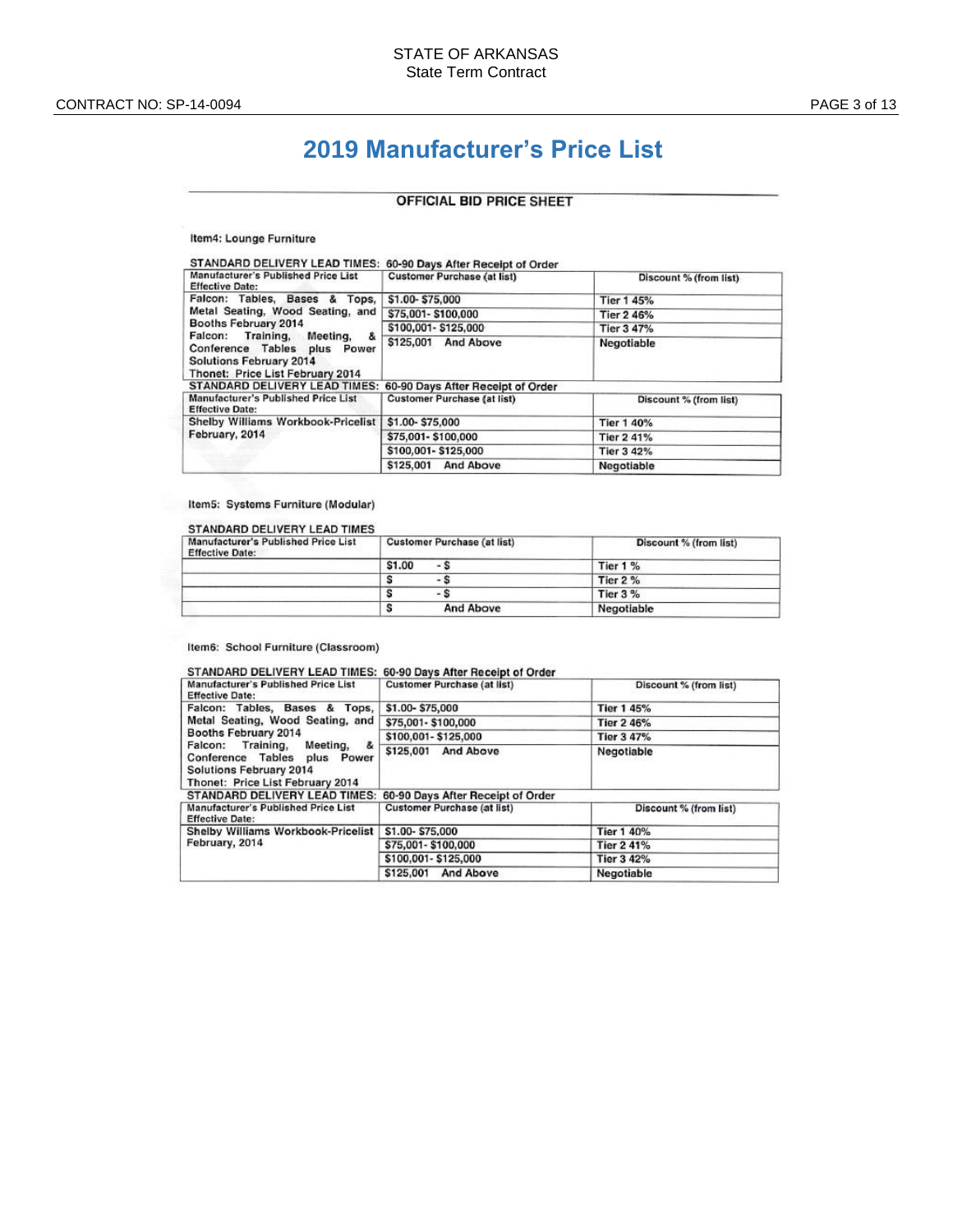# **2019 Manufacturer's Price List**

#### **OFFICIAL BID PRICE SHEET**

Item7: Freestanding/Casegoods Furniture

| STANDARD DELIVERY LEAD TIMES: 60-90 Days After Receipt of Order                                                                                                                                                              |                                    |                        |
|------------------------------------------------------------------------------------------------------------------------------------------------------------------------------------------------------------------------------|------------------------------------|------------------------|
| Manufacturer's Published Price List<br><b>Effective Date:</b>                                                                                                                                                                | <b>Customer Purchase (at list)</b> | Discount % (from list) |
| Falcon: Tables, Bases & Tops,<br>Metal Seating, Wood Seating, and<br>Booths February 2014<br>Falcon: Training, Meeting,<br>å.<br>Conference Tables plus Power<br>Solutions February 2014<br>Thonet: Price List February 2014 | \$1.00-\$75,000                    | Tier 1 45%             |
|                                                                                                                                                                                                                              | \$75,001-\$100,000                 | Tier 2 46%             |
|                                                                                                                                                                                                                              | \$100,001-\$125,000                | Tier 3 47%             |
|                                                                                                                                                                                                                              | \$125,001 And Above                | Negotiable             |
| STANDARD DELIVERY LEAD TIMES:                                                                                                                                                                                                | 60-90 Days After Receipt of Order  |                        |
| Manufacturer's Published Price List<br><b>Effective Date:</b>                                                                                                                                                                | <b>Customer Purchase (at list)</b> | Discount % (from list) |
| Shelby Williams Workbook-Pricelist<br>February, 2014                                                                                                                                                                         | \$1.00-\$75,000                    | Tier 1 40%             |
|                                                                                                                                                                                                                              | \$75,001-\$100,000                 | Tier 2 41%             |
|                                                                                                                                                                                                                              | \$100,001-\$125,000                | Tier 3 42%             |
|                                                                                                                                                                                                                              | \$125,001 And Above                | Negotiable             |

### Item 8: Seating

| Manufacturer's Published Price List<br><b>Effective Date:</b>                                                                                                                                                                      | <b>Customer Purchase (at list)</b> | Discount % (from list) |
|------------------------------------------------------------------------------------------------------------------------------------------------------------------------------------------------------------------------------------|------------------------------------|------------------------|
| Falcon: Tables, Bases & Tops,<br>Metal Seating, Wood Seating, and<br>Booths February 2014<br>Falcon: Training, Meeting,<br>&<br>Conference Tables plus Power<br><b>Solutions February 2014</b><br>Thonet: Price List February 2014 | \$1.00-\$75,000                    | Tier 1 45%             |
|                                                                                                                                                                                                                                    | \$75,001-\$100,000                 | Tier 2 46%             |
|                                                                                                                                                                                                                                    | \$100,001-\$125,000                | Tier 3 47%             |
|                                                                                                                                                                                                                                    | \$125,001 And Above                | Negotiable             |
| STANDARD DELIVERY LEAD TIMES: 60-90 Days After Receipt of Order                                                                                                                                                                    |                                    |                        |
| Manufacturer's Published Price List<br><b>Effective Date:</b>                                                                                                                                                                      | <b>Customer Purchase (at list)</b> | Discount % (from list) |
| Shelby Williams Workbook-Pricelist<br>February, 2014                                                                                                                                                                               | \$1.00-\$75,000                    | <b>Tier 1 40%</b>      |
|                                                                                                                                                                                                                                    | \$75,001-\$100,000                 | <b>Tier 2 41%</b>      |
|                                                                                                                                                                                                                                    | \$100,001-\$125,000                | <b>Tier 3 42%</b>      |
|                                                                                                                                                                                                                                    | \$125,001<br><b>And Above</b>      | Negotiable             |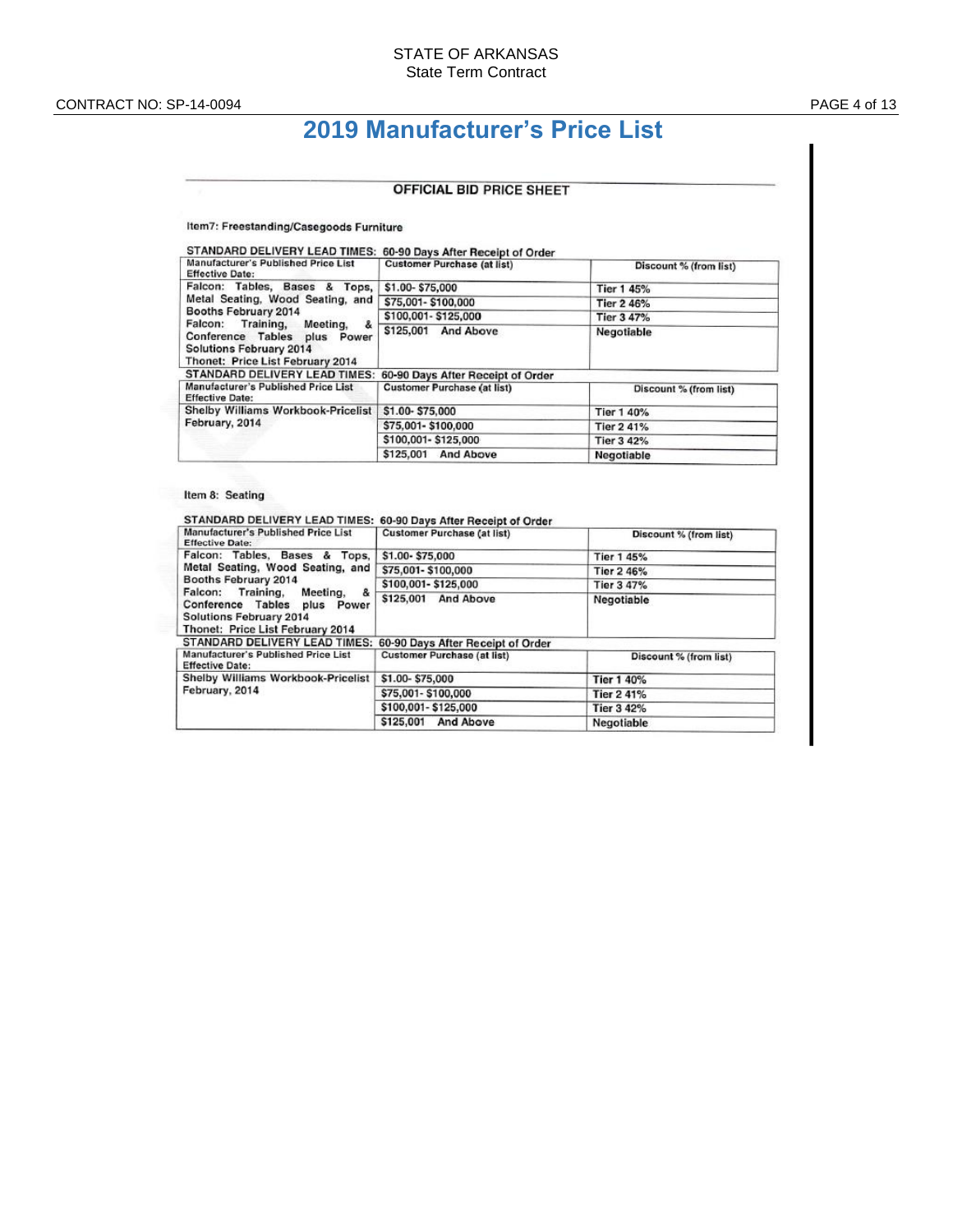# **SECTION 1 - GENERAL INFORMATION**

**1.1 INTRODUCTION**: This is a non-mandatory statewide contract for the design, purchase, delivery and/or assembly/set-up of Office Furniture including accessories, replacement parts and attachments including any and all associated costs for delivery, set-up and debris removal including cartons and pallets from the premises.

**1.2 COOPERATIVE PURCHASING PROGRAM PARTICIPATION**: Arkansas' Purchasing Law provides that local public procurement units (counties, municipalities, school districts, certain nonprofit corporations, etc.) may participate in state purchasing contracts. The contractor therefore agrees to sell to Cooperative Purchasing Program participants at the option of the program participants. Unless otherwise stated, all standard and special terms and conditions listed within the contract must be equally applied to such participants.

**1.3 PAYMENT AND INVOICE PROVISIONS**: An itemized invoice addressed to the ordering entity shall reference purchase order number, contract number, quantity, description, list and net unit price. Installation/Labor and any other ancillary charges will be shown as a separate line item on all quotes and invoices.

Payment will be made in accordance with applicable State of Arkansas accounting procedures upon acceptance by the Agency. The State may not be invoiced in advance of delivery and acceptance of any commodity. Payment will be made only after the contractor has successfully satisfied the state agency as to the goods purchased. Contractor should invoice agency by an itemized list of charges. Purchase Order Number and/or Contract Number should be referenced on each invoice.

**1.4 RECORD RETENTION**: The contractor shall be required to maintain all pertinent financial and accounting records and evidence pertaining to the contract in accordance with generally accepted principles of accounting and other procedures specified by the State of Arkansas. Access will be granted upon request, to State or Federal Government entities or any of their duly authorized representatives.

Financial and accounting records shall be made available, upon request, to the State of Arkansas' designee at any time during the contract period and any extension thereof, and for five (5) years from expiration date and final payment on the contract or extension thereof.

**1.5 PRIME CONTRACTOR RESPONSIBILITY**: The contractor **will** be required to assume prime contractor responsibility for the contract and will be the sole point of contact with regard to all commodities, services and support. The prime contractor may delegate facilitation of contract orders to their "Authorized/Certified Dealers" only. This delegation will in no way relieve the contractor of any contractual obligations set forth in this Contract Award.

# **1.6 CONTRACT INFORMATION**

- 1. The State of Arkansas may not contract with another party:
	- a. Upon default, to pay all sums to become due under a contract.
	- b. To pay damages, legal expenses or other costs and expenses of any party.
	- c. To conduct litigation in a place other than Pulaski County, Arkansas
	- d. To agree to any provision of a contract; which violates the laws or constitution of the State of Arkansas.
- 2. A party wishing to contract with the State of Arkansas should:
	- a. Remove any language from its contract which grants to it any remedies other than:
		- i. The right to possession.
		- ii. The right to accrued payments.
		- iii. The right to expenses of de-installation.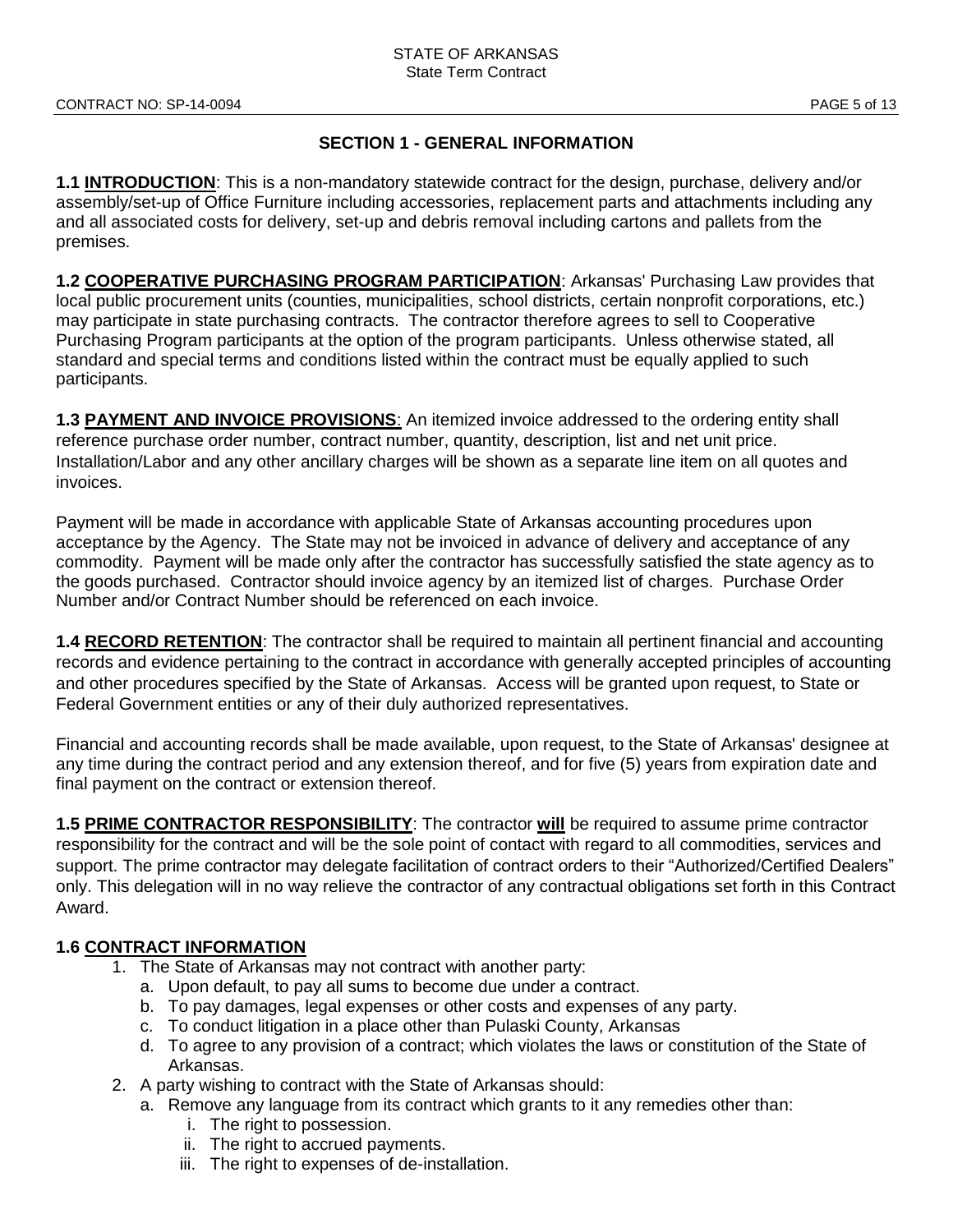- iv. The right to expenses of repair to return the equipment to normal working order, normal wear and tear excluded.
- v. The right to recover only amounts due at the time of repossession and any unamortized nonrecurring cost as allowed by Arkansas Law.
- b. Include in its contract that the laws of the State of Arkansas govern the contract.
- c. Acknowledge that contracts become effective when awarded by the State Procurement Official.

**1.7 CONDITIONS OF CONTRACT**: The contractor shall at all times observe and comply with federal and State laws, local laws, ordinances, orders, and regulations existing at the time of or enacted subsequent to the execution of this contract which in any manner affect the completion of the work. The contractor shall indemnify and save harmless the agency and all its officers, representatives, agents, and employees against any claim or liability arising from or based upon the violation of any such law, ordinance, regulation, order or decree by an employee, representative, or subcontractor of the contractor.

**1.8 STATEMENT OF LIABILITY**: The State will demonstrate reasonable care but shall not be liable in the event of loss, destruction, or theft of contractor-owned items to be delivered or to be used in the installation of deliverables. The contractor is required to retain total liability until the deliverables have been accepted by the "authorized agency official." At no time will the State be responsible for or accept liability for any contractorowned items.

**1.9 AWARD RESPONSIBILITY**: The State Procurement Official will be responsible for award and administration of any resulting contract.

**1.10 DELEGATION AND/OR ASSIGNMENT:** The contractor shall not assign the contract in whole or in part or any payment arising there from without the prior written consent of the State Procurement Official. The contractor may delegate facilitation of contract orders to their "Authorized/Certified Dealers" only. This delegation will in no way relieve the contractor of any contractual obligations set forth in this Contract Award.

**1.11 DISCOUNT CHANGE CLAUSE:** The contractor may offer larger discount percentages for products, accessories, replacement parts and attachments at any time during the contract term.

**1.12 LENGTH OF PRICE GUARANTEE**: Discount percentages shall be firm for the term of the contract.

**1.13 DELIVERY: FOB DESTINATION, INSIDE DELIVERY, FREIGHT PAID**: Whenever possible, contractors should give the ordering entities 3 working days prior notice of any deliveries and/or installations. Furniture contractors will not be responsible for the removal/moving of existing furnishings unless requested by the ordering entity. Contractors should verify site readiness prior to delivery. All deliveries will be made during normal working hours unless otherwise arranged with the ordering entity. Contractor will communicate any scheduling delays and/or changes immediately. Agencies will not be responsible for any freight damage, concealed or otherwise.

**1.14 SPECIAL DELIVERY INSTRUCTIONS**: All shipments will be FOB destination (as specified on Ordering Entity Purchase Order).

# **Delivery/Installation Instructions**:

Due to the varying locations and circumstances involved in deliveries and installations, all deliveries and installations will be quoted on a project by project basis.

All installation, labor, and or delivery charges must be shown as a separate line item on quotes and invoices.

One of the following delivery methods must be specified on every Agency Purchase Order: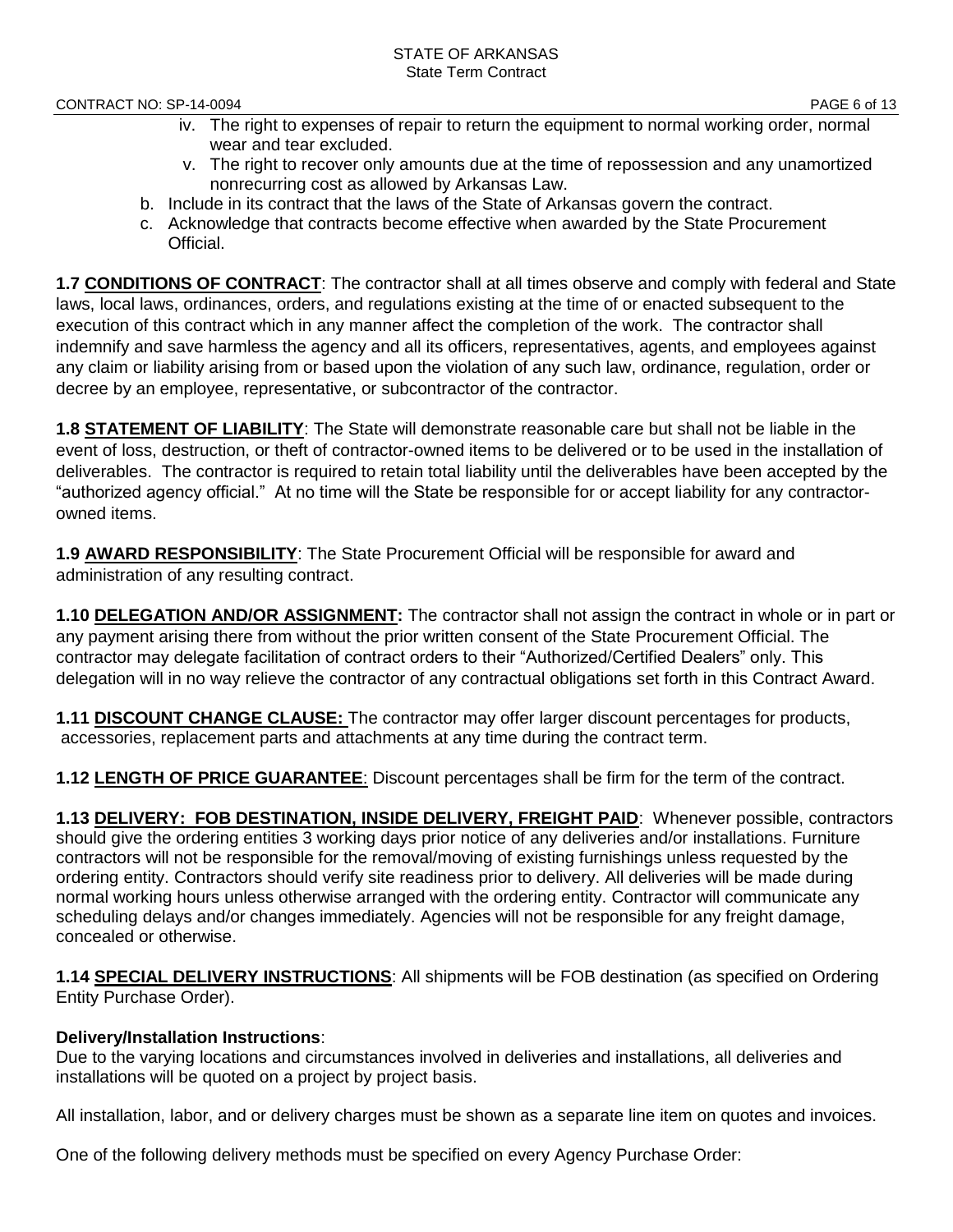(1) Drop Shipped: Off loaded by carrier to an Agency loading dock or designated area**.** There will be no charge to the ordering Agency for this delivery method.

(2) Inside Delivery: Off loaded, un-boxed/wrapped and placed in pre-determined locations within the building. Contractor will be responsible for the removal of any trash, packaging materials, and cartons associated with the delivery.

(3) Delivered and Installed: Off loaded, and installed. Installation shall include but not limited to; any and all labor, material, and tools necessary to install furniture in accordance with approved plans and specifications and/or the direction of authorized agency personnel. The installation company will be responsible for the removal of any trash, packing material, and cartons associated with their installation.

The contractor/installation company will repair/replace (to the satisfaction of the ordering entity) any damage to the building or its' contents that they (the contractor) caused in the course of their work. This includes but is not limited to: walls, floors, floor coverings, ceilings, elevators, doors, doorways, and any existing fixtures and furniture. The agency may withhold payment until repairs are satisfactorily completed.

**1.15 ACCEPTANCE STANDARDS**: Inspection and acceptance/rejection of products shall be made within thirty (30) days of receipt or upon completion of installation should that installation period extend beyond thirty (30) days. Ordering entity shall have the option to return any products within the thirty (30) days.

*Return Requirements:* Ordering entity shall coordinate returns with the Contractor. Upon notification by the ordering entity of a duplicate shipment, over-shipment or shipment in poor condition, the products must be promptly removed at the contractor and/or dealer's expense. Ordering entities reserve the right to return products for defects in material and/or workmanship. In the event of product return, the ordering entity reserves the right to accept either a full refund for the returned product or a replacement of the product.

*Performance Requirements:*: The ordering entity reserves the right to inspect and verify that all deliveries are in accordance with specifications, both at the point of delivery and at the point of use. For orders that specify an "authorized party" to receive and inspect deliveries and/or installations, acceptance and inspection procedures must be performed by the" authorized party" to be considered and accepted by the ordering entity. Products inspected at the time of use are subject to refusal and return requirements for issues of quality such as defects in manufacturing and/or workmanship. Products will not be considered accepted by the ordering entity until the installation is complete for the applicable products.

**1.16 CANCELLATION**: In the event the State no longer needs the service or commodity specified in the contract or purchase order due to program changes, changes in laws, rules, or regulations, relocation of offices, or lack of appropriated funding, the State may cancel the contract or purchase order by giving the contractor written notice of such cancellation thirty (30) days prior to the date of cancellation.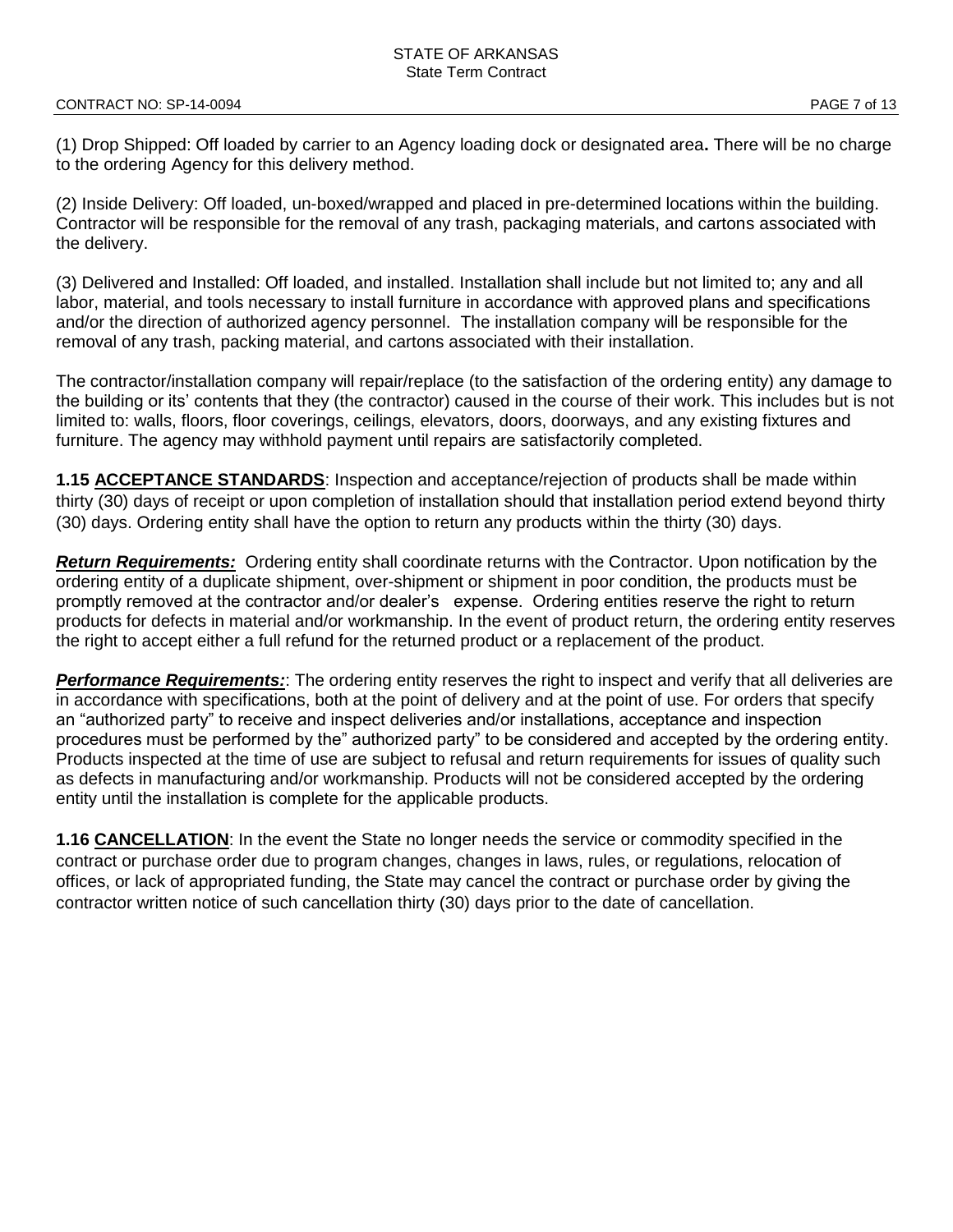# **SECTION 2 - SPECIFIC REQUIREMENTS**

**2.1 QUALITY**: The items must be in conformance with normal industry standards as specified within this Contract Award.

**2.2 GUIDELINES**: The Office of State Procurement adheres to all guidelines set forth by the State and Federal Government concerning The Americans with Disabilities Act (ADA) as well as all mandated fire codes.

**2.3 ORDERING PROCEDURE**: Orders placed against this contract may be in the form of an agency issued purchase order on an as-required basis. Or an agency may also use the Arkansas State Purchasing Card (P-Card) to purchase furniture.

**2.4 QUANTITY BASIS OF CONTRACT – NO GUARANTEED QUANTITIES**: The contract established has no guarantee of any specific quantity and the State is obligated only to buy that quantity which is needed by its agencies.

**2.5 MINIMUM ORDER QUANTITY**: The State makes no commitment to purchase any minimum or maximum quantity, or dollar volume of products from the selected suppliers. Utilization of this agreement will be on an as needed basis by State Agencies and/or Cooperative Participants, Cities, Counties, Schools K-12, Colleges and Universities. The State will award to multiple suppliers; however, the State reserves the right to purchase like and similar products from other suppliers as necessary to meet operational requirements.

**Note**: Issuance of an award does not guarantee an order.

**2.6 REPORTING REQUIREMENTS**: The product manufacturer agrees to provide a yearly sales report to the Office of State Procurement. This report is due on the 15<sup>th</sup> of July following the year's activity. The report **must** include the total sales of all furniture orders against the contract. The report should include the following: reporting time period, manufacturer/dealer name, furniture category, quantity and dollar value of each item sold, and the name of the purchasing entity.

Note: OSP reserves the right to request a sales report on an as-needed basis.

Email report to: *[osp-furniture@dfa.arkansas.gov](mailto:osp-furniture@dfa.arkansas.gov)*

**2.7 FURNITURE CLASSIFICATIONS**: Furniture classifications include but not limited to: Cafeteria, Dormitory, Library Shelving and Library Related, Lounge, Systems (Modular), School (Classroom), Freestanding, Seating, Filing Systems and Equipment, and Technology Support.

# **2.8 GENERAL DEFINITION OF PRODUCTS**

- **Item 1: Cafeteria Furniture** 
	- Mobile tables on rollers with or without benches or stools.
	- Round and rectangular cafeteria tables without benches or stools.

## **Item 2: Dormitory Furniture**

• Metal, wood, or wood clad metal wardrobes, beds and mattresses, night stands, chest of drawers, and single pedestal dormitory student desks with keyboard or center drawers.

## **Item 3: Library Shelving and Library Related Furniture**

• Cantilever, reversed cantilever, four post library shelving (all of which include mobile shelving), and end panels for covering end of panels.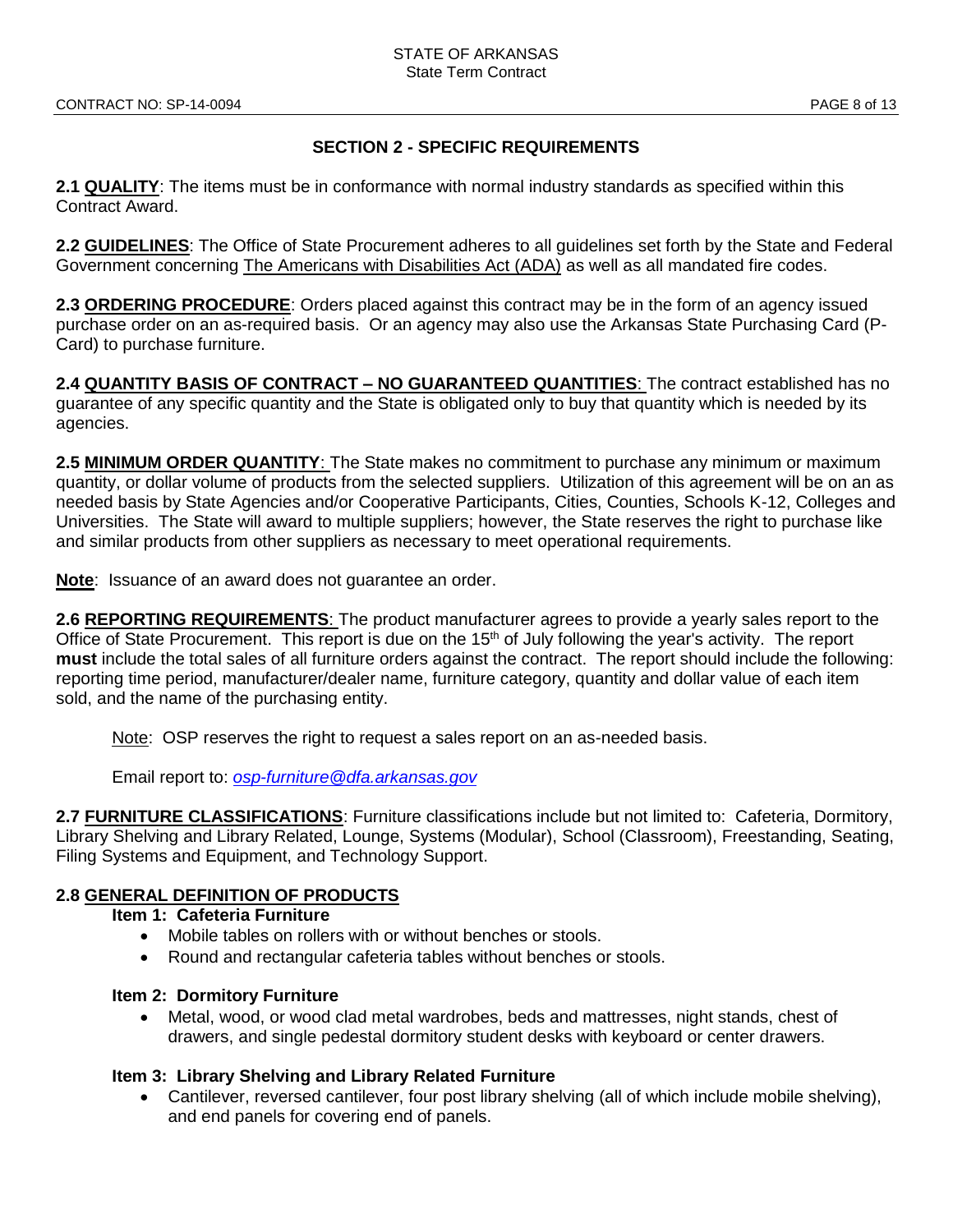#### CONTRACT NO: SP-14-0094 PAGE 9 of 13

• Library Related Furniture, which includes but not limited to: book trucks, circulation desks, library tables, card catalogs, study carrels, storage cabinets, periodical racks, dictionary stands, and display cases.

# **Item 4: Lounge Furniture**

- Upholstered wood, metal, or rotationally molded lounge seating which includes but not limited to: (lounge chairs, recliners, love seats, sofas, and assemblies and replacements only).
- Complimentary tables, benches, and ottomans for lounge seating. Manufacturers must have lounge seating to match tables, benches and ottomans.
- Upholstered wood or metal multiple seating, ganging seating, and tandem seating.

# **Item 5: Systems Furniture (Modular)**

- A complete and comprehensive catalog of all systems furniture, including modular work stations, lines and accessories.
- Metal, wood or laminate modular furniture, these can include complimentary components such as keyboard drawers, task lights, tack boards, etc. and storage units.

# **Item 6: School Furniture (Classroom)**

- Student desk, chair desks, tablet arm chairs and stools.
- Single unit pedestal teacher's desks
- Study carrels and storage cabinets
- Stacking chairs, student chairs and folding chairs
- Classroom activity, computer, folding, training tables and accessories, such as, ganging devices, electrical/data components and storage dollies.

# **Item 7: Freestanding/Casegoods Furniture**

- A complete and comprehensive catalog of all case goods, furniture, (including folding and mobile) desks and tables.
- Conference room tables, lecterns, media cabinets, storage cabinets and presentation boards

## **Item 8: Seating**

- A complete and comprehensive catalog of chairs, auditorium and general seating.
- Wood, metal or ergonomic seating which may include but limited to: executive, managerial, task, operational, stools, side, occasional, stacking, conference, and theater type seating.
- Products must meet or exceed ANSI/BIFMA requirements.

## **Item 9: Filing Systems and Equipment**

• A complete and comprehensive catalog of filing systems including vertical and lateral files, bookcases, mobile cabinets and freestanding file cabinets.

# **Item 10: Technology Support Furniture**

• A complete and comprehensive catalog of technology support furniture to support technology based learning environments.

**ANY PERMANENT FURNITURE INSTALLATION** for State Agencies as well as requested space alterations, attached fixtures, furnishings and erected additions **must** have Arkansas Building Authority (ABA) approval if:

- *(a)* The building is owned by ABA and/or
- *(b)* The product and installation exceeds the sum of \$20,000.00. (Excluding ABA exempt agencies)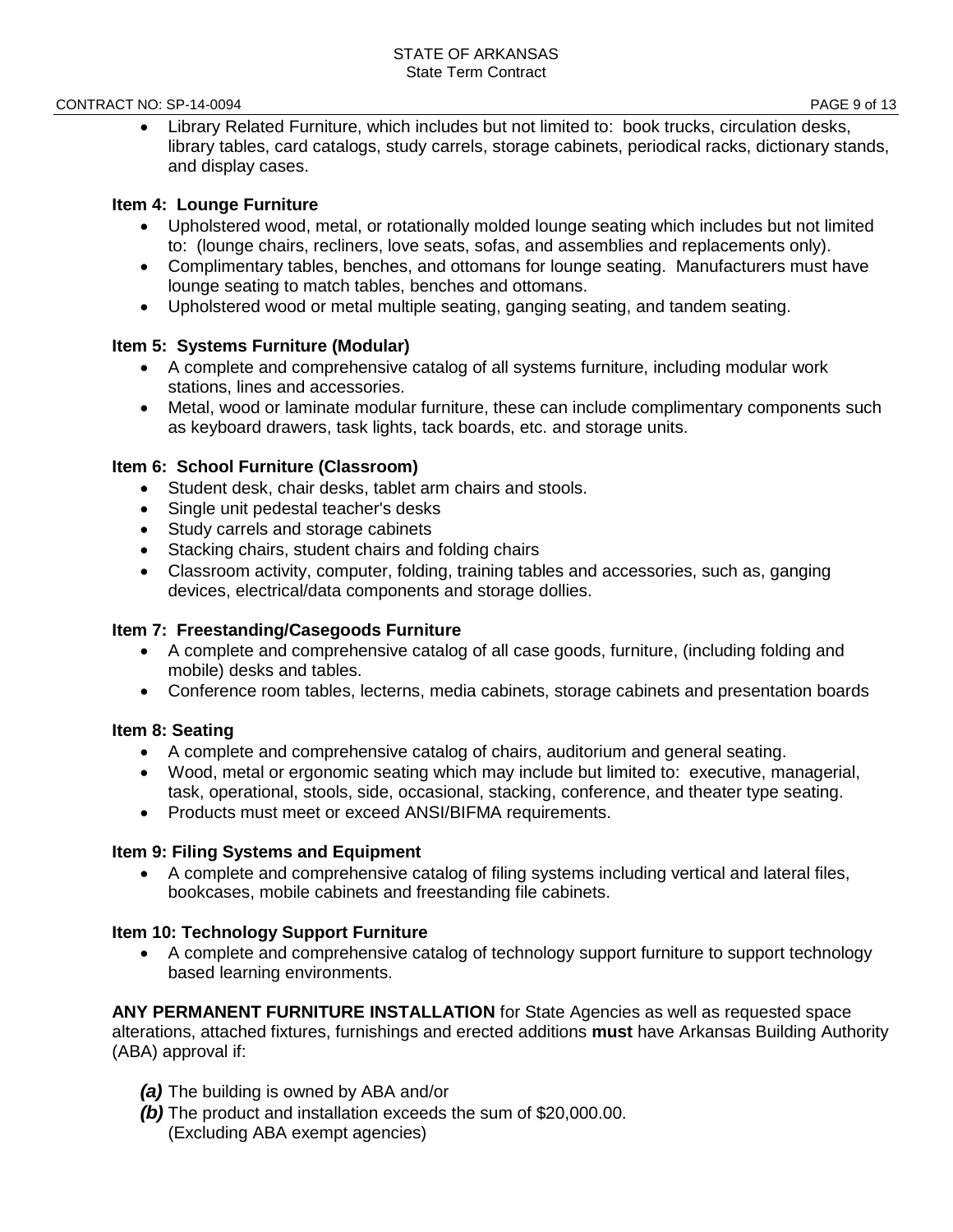CONTRACT NO: SP-14-0094 **PAGE 10 of 13** 

*Note: the Americans with Disabilities ACT* and the *Arkansas Fire Codes* must be adhered to as set forth by local and federal guidelines by the ordering entity and the contractor.

Codes, Permits, Licenses for Permanent Installation:

The contractor must comply with all State mandatory licensing requirements prior to installation. Questions on licensing requirements should be directed to the State Licensing Board. Contractor must furnish and install all furniture and materials in compliance with all applicable codes, whether local, state, or federal; and that all permits or licenses required for installation will be obtained without cost to the State.

**2.9 PRODUCT MANUFACTURER'S SUPPLIERS:** Only those dealers/distributors listed by the manufacturer will be considered authorized to act on behalf of the Product Manufacturer.

**2.10 CONTRACT RENEWAL PERIOD: FURNITURE ADDITIONS/DELETIONS**: Contractors wishing to make furniture additions/changes to their contract during the contract period should be aware of the following additions/changes will be allowed only once during a contract period. No changes to discount percentages are allowed during this contract period.

Additions/changes must be submitted during the contract renewal period.

When requesting additions and/or changes; contractor shall submit a request either by letter or via email which shall include a list of all items being proposed for addition and/or change.

Contractor shall submit all required documents supporting any new items.

Product literature for all new items shall also be submitted with the request.

Contractor is responsible for submitting a complete name, address, email address, phone and fax numbers when a new dealer is added.

**2.11 PRICE LISTS AND PRODUCT INFORMATION**: Contractors should provide an electronic version of the proposed price list in an Excel format or pdf on a jump drive. Also provide a dealer list, if applicable in an Excel format with "read and write" capabilities on the same jump drive. No costs or expenses associated with providing this information in the required format shall be charged to the State of Arkansas. At the time of contract renewal contractor will furnish OSP with an updated dealer list and published price list.

**2.12 LITERATURE:** The manufacturer/dealer shall furnish price lists, catalogs, and description literature upon request by any using entity, and at no cost to the entity.

**2.13 SPECIAL PACKAGING**: Items shall be packaged and cartoned so as to protect the contents from damage during shipment, handling and storage. Shipping container shall have a label with the following information:

Name of Receiving Agency Agency Purchase Order Number Name of Supplier Item Description of Contents Manufacturer Name Model Name and Number

**2.14 WARRANTY**: Minimum acceptable warranty will be for a period of one year from the date of product acceptance by the ordering entity. Warranty shall cover defects in material and workmanship and shall cover all costs associated with the repair or replacement of defective items including labor, parts, transportation costs, travel time and expense, and any other costs associated with such repair or replacement.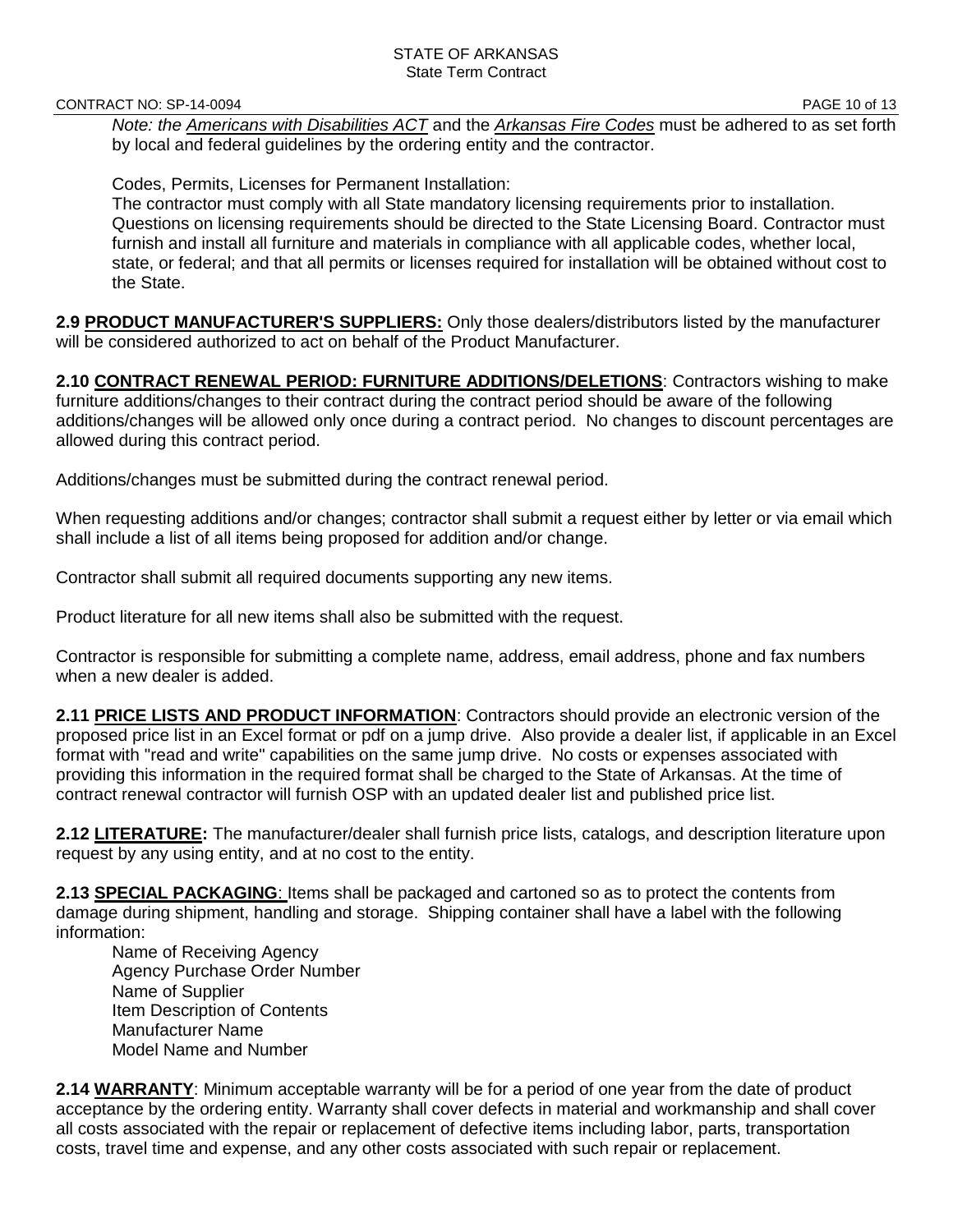If anytime during the first (1) year warranty period the product does not perform in accordance to manufacturer's specification, the successful contractor will be notified in writing. The contractor shall pick up the product at the contractor's expense, and replace with product that meets or exceeds prior assembled product. Should product performance remain unacceptable to ordering entity, entity may request a full return of the purchase price (including taxes).

**2.15 ORDER CANCELLATION**: Users of this contract are advised that orders (all or part) cancelled or returned after acceptance of requested merchandise will be subject to a restocking fee of ten percent (10%) of the invoice amount (not to exceed \$500.00 per order) plus return freight charges. The amount authorized for payment of return freight will, in no instance, be more than original delivery charges documented by carrier. These charges may be applied, at the option of the supplier, to those orders which have been accepted. Orders cancelled prior to shipment or acceptance by ordering entity from the manufacturer will not be assessed charges.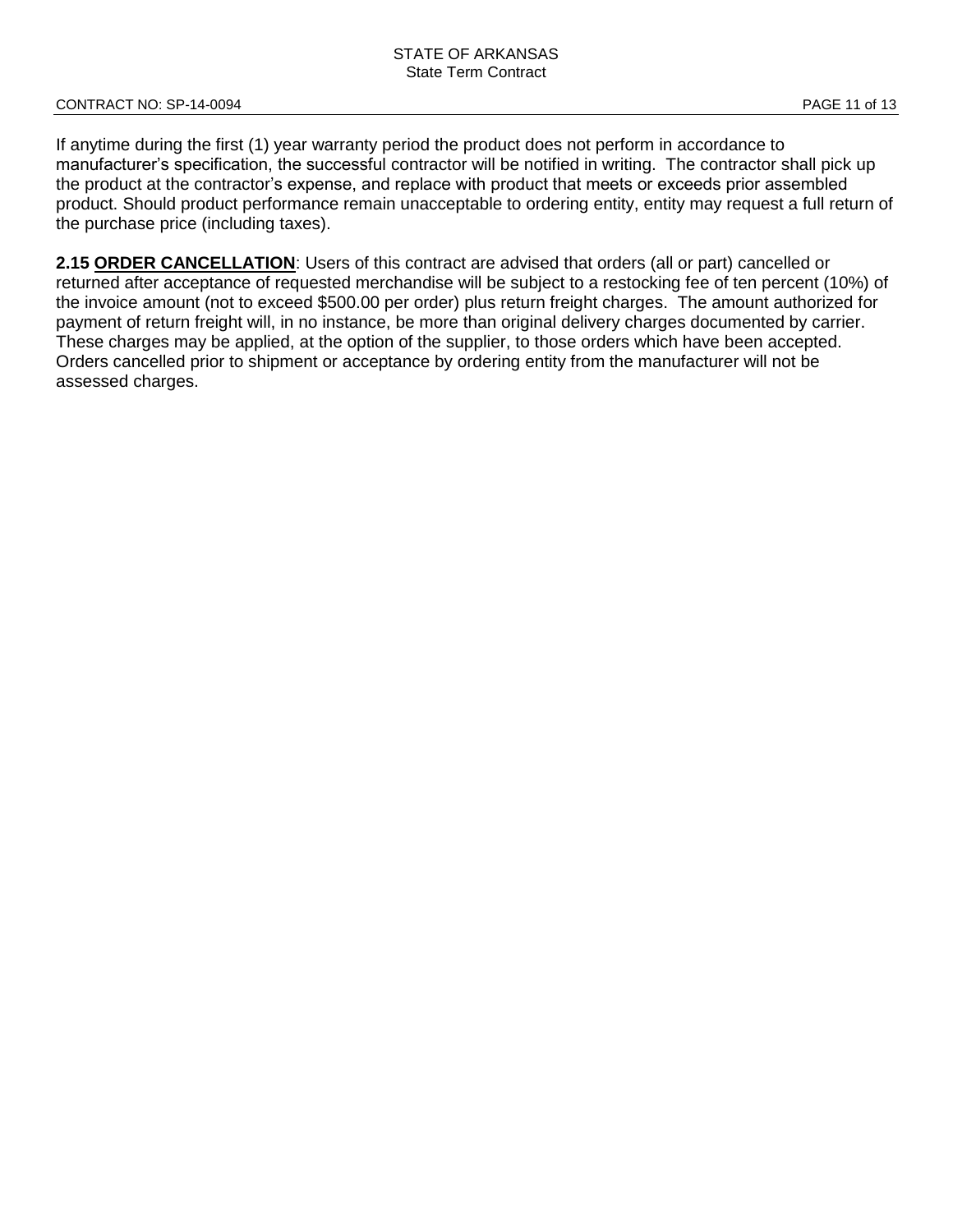# **TERMS AND CONDITIONS**

1. GENERAL: All terms and conditions stated in the invitation for bid govern this contract.

2. PRICES: Prices are firm and not subject to escalation, unless otherwise specified in the invitation for bid.

3. DISCOUNTS: All cash discounts offered will be taken if earned.

4. TAXES: Most state agencies must pay state sales tax. Before billing, the contractor should contact the ordering agency to find out if that agency must pay sales tax. Itemize state sales tax when applicable on invoices.

5. BRAND NAME REFERENCES: The contractor guarantees that the commodity delivered is the same as specified in the bid.

6. GUARANTY: All items delivered are to be newly manufactured, in first- class condition, latest model and design, including, where applicable, containers suitable for shipment and storage unless otherwise indicated in the bid invitation. The contractor guarantees that everything furnished hereunder will be free from defects in design, workmanship, and material; that if sold by drawing, sample or specification, it will conform thereto and will serve the function for which furnished. The contractor further guarantees that if the items furnished hereunder are to be installed by the contractor, such items will function properly when installed. The contractor also guarantees that all applicable laws have been complied with relating to construction, packaging, labeling, and registration. The contractor's obligations under this paragraph shall survive for a period of one year from the date of delivery, unless otherwise specified in the invitation for bid.

7. AWARD: This contract award does not authorize shipment. Shipment against this contract is authorized by the receipt of a purchase order from the ordering agency. A written purchase order mailed or otherwise furnished to the contractor results in a binding obligation without further action by either party.

8. DELIVERY: The term of the contract is shown on the face of the contract award. The contractor is required to supply the state's needs during this term. The number of days required to place the commodity in the receiving agency's designated location under normal conditions is also shown. Consistent failure to meet delivery without a valid reason may cause removal from the bidders' list or suspension of eligibility for award.

9. BACK ORDERS OR DELAY IN DELIVERY: Back orders or failure to deliver within the time required may be default of the contract. The contractor must give written notice to the Office of State Procurement and ordering agency of the reason and the expected delivery date. If the reason is not acceptable, the contractor is in default. The Office of State Procurement has the right to extend delivery if reasons appear valid. If the date is not acceptable, the agency may buy elsewhere.

10. DELIVERY REQUIREMENTS: No substitutions or cancellations are permitted without written approval of the Office of State Procurement. Delivery shall be made during agency work hours only, 8:00 a.m. to 4:30 p.m., unless prior approval for other delivery has been obtained from the agency. Packing memoranda shall be enclosed with each shipment.

11. STORAGE: The ordering agency is responsible for storage if the contractor delivers within the time required and the agency cannot accept delivery.

12. DEFAULT: All commodities furnished will be subject to inspection and acceptance of the ordering agency after delivery. Default in promised delivery or failure to meet specifications authorizes the Office of State Procurement to cancel this contract or any portion of same and reasonably purchase commodities elsewhere and charge full increase, if any, in cost and handling to the defaulting contractor.